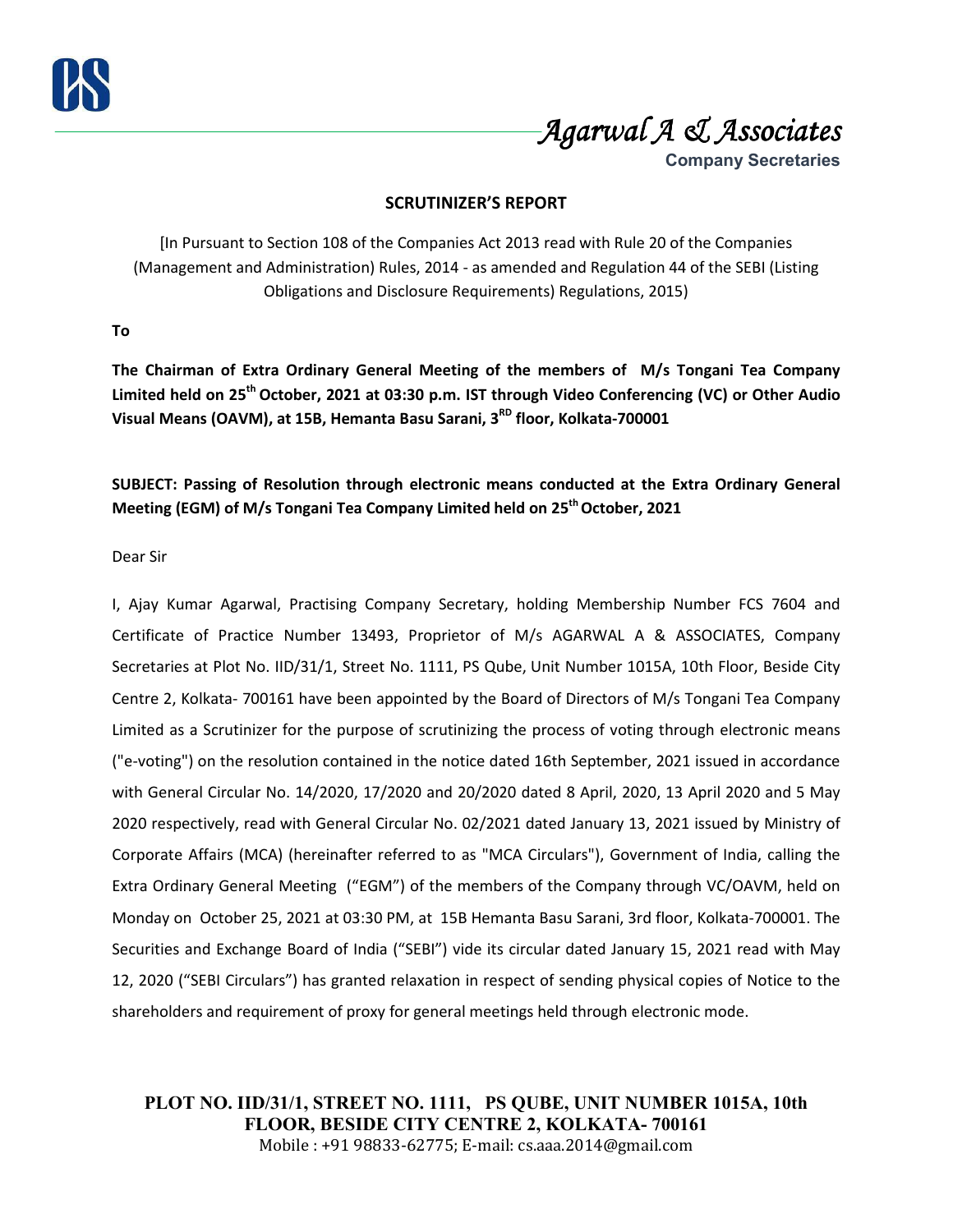The Notice dated  $16<sup>th</sup>$  September, 2021 convening the Extra Ordinary General Meeting of the Company setting out the material facts under section 102 of the Companies Act, 2013 were sent to the Members in respect of the resolution to be passed at the said EGM of the Company.

The Management of the Company is responsible to ensure the compliance with the requirements of the Companies Act, 2013 and Rules relating to voting through electronics means on the resolution contained in the Notice of the Extra Ordinary General Meeting (EGM) of the members of the Company. My responsibility as a scrutinizer for the remote e-voting process is restricted to make Scrutinizer's Report of the votes cast "in favour" or "against" the resolution and "invalid" and "abstained" votes, based on the reports generated from the E-voting system provided by the Central Depository Services (India) Limited (CDSL), the authorized agency to provide E-voting facilities, engaged by the Company to provide remote e-voting facilities.

Further to the above, I submit my report as under:

- I. The remote e-voting period remained open from Friday 22nd October, 2021 (09:00 AM) to Sunday, 24<sup>th</sup> October, 2021 (05:00 PM).
- II. The members of the Company as on the "cut off" date i.e.  $18<sup>th</sup>$  October, 2021 were entitled to e-vote on the resolution (item no. 1 as set out in the notice of the EGM of the Company).
- III. The Ballot Forms facility was not provided at the EGM on Monday,  $25^{th}$  October, 2021 to the members because the EGM of the company was conducted through VC/OAVM.
- IV. On completion of voting at the meeting CDSL provided us with the list of shareholders who attended the meeting, with their holding details of vote cast on the Resolution.
- V. The votes cast were unblocked on  $25<sup>th</sup>$  October, 2021 at around 04:03 pm in the presence of two witnesses, Ms. Komal Singhi and Ms. Shreya Kedia who are not in employment of the Company.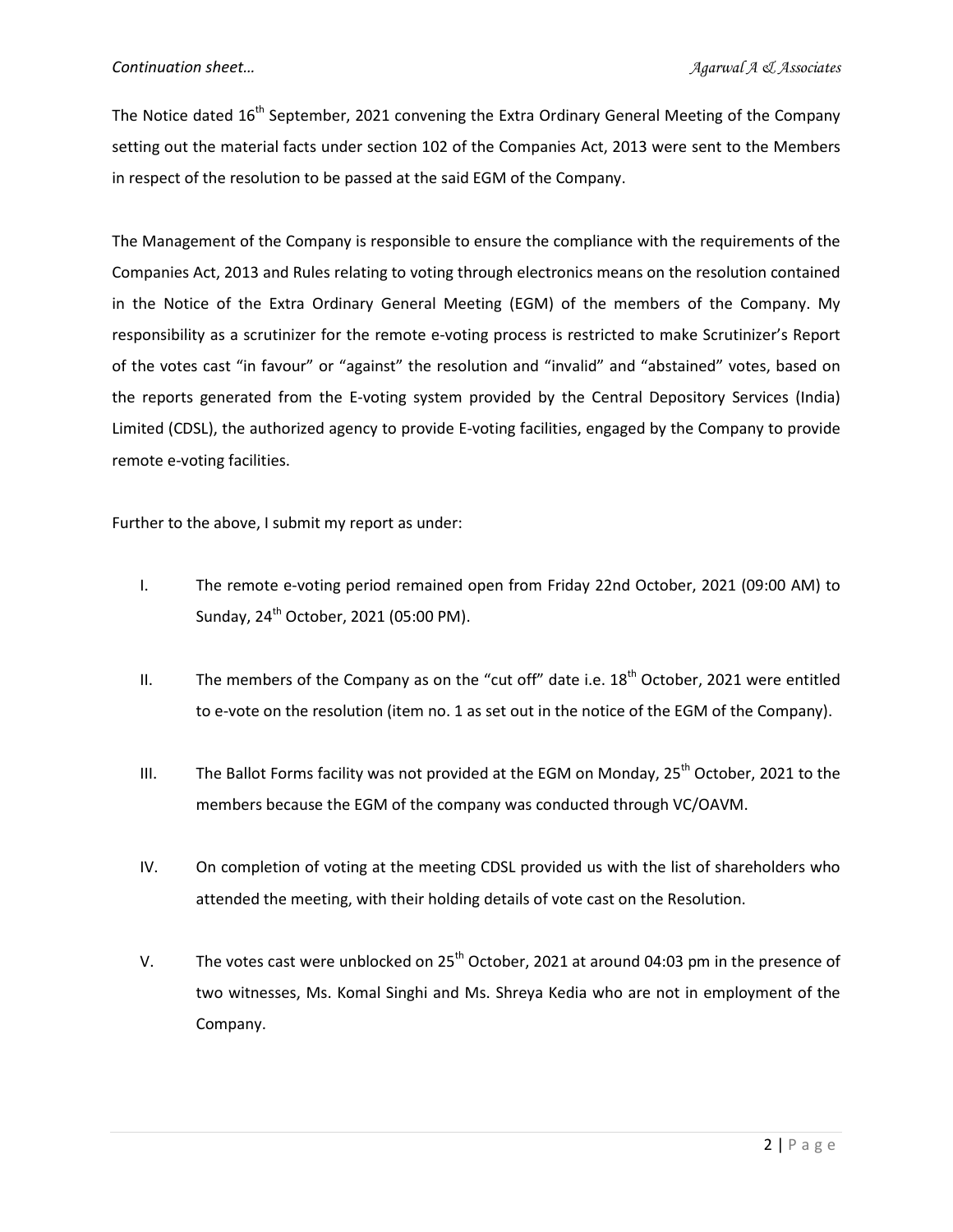- VI. Thereafter, considering remote e-voting and poll, the combined results of the voting is annexed. The details containing *inter alia,* list of Equity Share Holders, who voted "for" , "against" each of the resolution that were put to vote, and whose votes became invalid or who abstained from voting, were generated from the e-voting website of Central Depository Services(India) Limited (CDSL) i.e. http://www.evotingindia.com and is based on such reports generated.
- VII. Sixteen Members have cast their votes through remote e-voting and all such votes are valid.
- VIII. OUTCOME: The resolution stand passed majority under e-voting.
- IX. The relevant records relating to e-voting, poll, etc. at the EGM is handed over to the Company Secretary / Director authorized by the Board for safe keeping.
- X. Restriction on Use- This report has been issued at the request of the Company for (i) submission to Stock Exchanges, (ii) placing on website of the Company iii) CDSL. This report is not to be used for any other purpose or to be distributed by the Company to any other parties. Accordingly, I do not accept or assume any liability or any duty of care or for any other purpose or to any other party to whom it is shown or into whose hands it may come without my prior consent in writing .

Thanking you,

#### Place: Kolkata For **AGARWAL A & ASSOCIATES** Date:  $25<sup>th</sup> October, 2021$  Company Secretaries AGARWAL AJAY KUMAR Digitally signed by AGARWAL AJAY KUMAR DN: c=IN, st=West Bengal, 2.5.4.20=0ccf8dcf94e5efdaf5043fa089ed468df4e6095a48 e835e9e78c769f8475b9a7, postalCode=700136, street=AMBEY GARDEN, FLAT 3C, RAJARHAT, GOPALPUR, serialNumber=a9bbdd4ffb9a36ec69c5e18c9297e8ba30d a2909ec69895bb036899a12ecc09d, o=Personal, cn=AGARWAL AJAY KUMAR, pseudonym=e8b1ada6e161c95d08b79079e19ba6e8 Date: 2021.10.25 16:44:46 +05'30'

 **CS Ajay Kumar Agarwal**  Proprietor M No.: **F7604**; C.P No.**:13493** 

**ICSI UDIN: F007604C001272780**